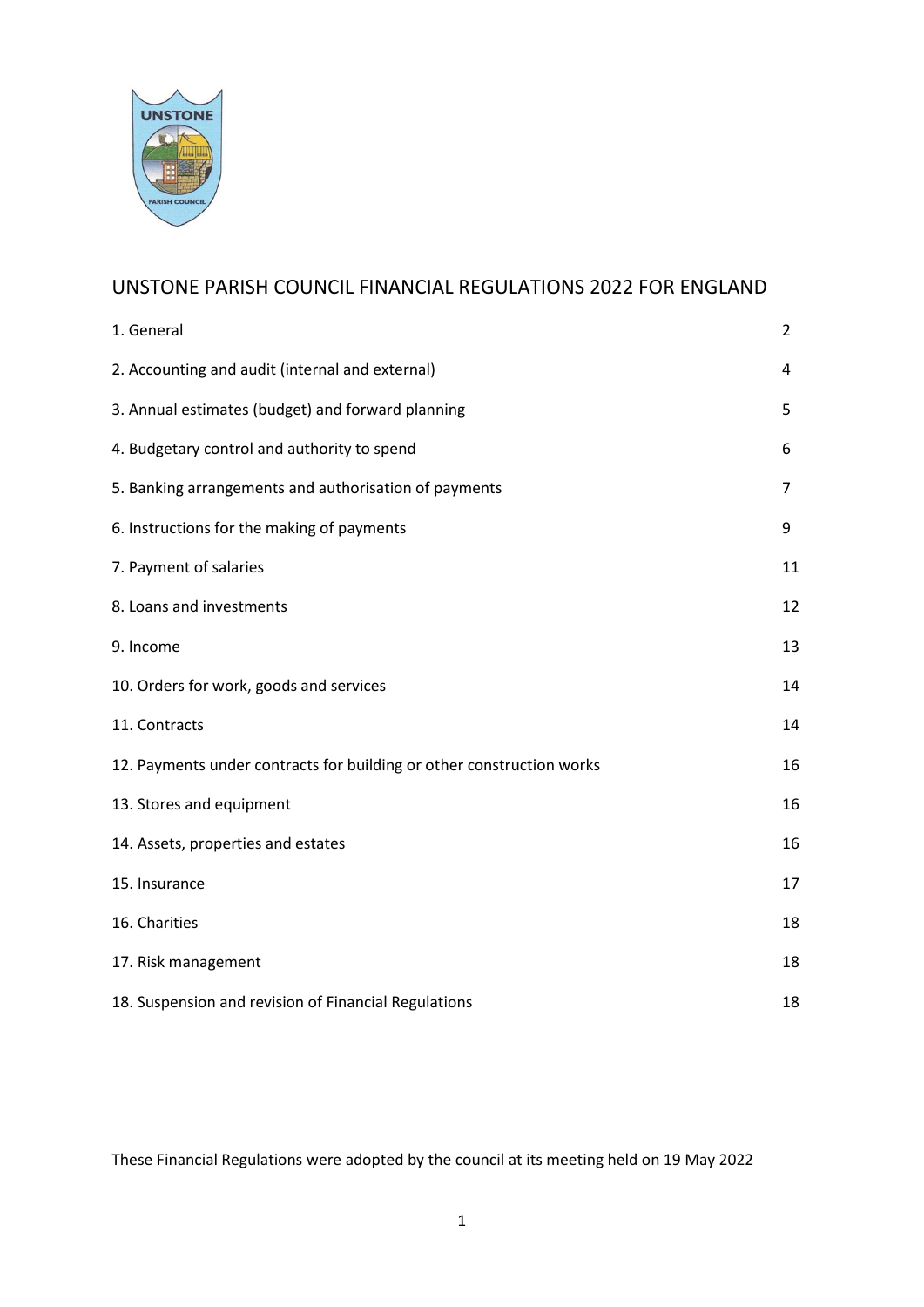

## **1. General**

1.1. These financial regulations govern the conduct of financial management by the council and may only be amended or varied by resolution of the council. Financial regulations are one of the council's three governing policy documents providing procedural guidance for members and officers. Financial regulations must be observed in conjunction with the council's standing orders<sup>1</sup> and any individual financial regulations relating to contracts.

1.2. The council is responsible in law for ensuring that its financial management is adequate and effective and that the council has a sound system of internal control which facilitates the effective exercise of the council's functions, including arrangements for the management of risk.

1.3. The council's accounting control systems must include measures:

- for the timely production of accounts;
- that provide for the safe and efficient safeguarding of public money;
- to prevent and detect inaccuracy and fraud; and
- identifying the duties of officers.

1.4. These financial regulations demonstrate how the council meets these responsibilities and requirements.

1.5. At least once a year, prior to approving the Annual Governance Statement, the council must review the effectiveness of its system of internal control which shall be in accordance with proper practices.

1.6. Deliberate or wilful breach of these Regulations by an employee may give rise to disciplinary proceedings.

1.7. Members of council are expected to follow the instructions within these Regulations and not to entice employees to breach them. Failure to follow instructions within these Regulations brings the office of councillor into disrepute.

1.8. The Responsible Financial Officer (RFO) holds a statutory office to be appointed by the council.

1.9. The RFO;

- acts under the policy direction of the council;
- administers the council's financial affairs in accordance with all Acts, Regulations and proper practices;

<sup>&</sup>lt;sup>1</sup> Model Standing Orders for Councils (2018 Edition) is available from NALC (©NALC 2018)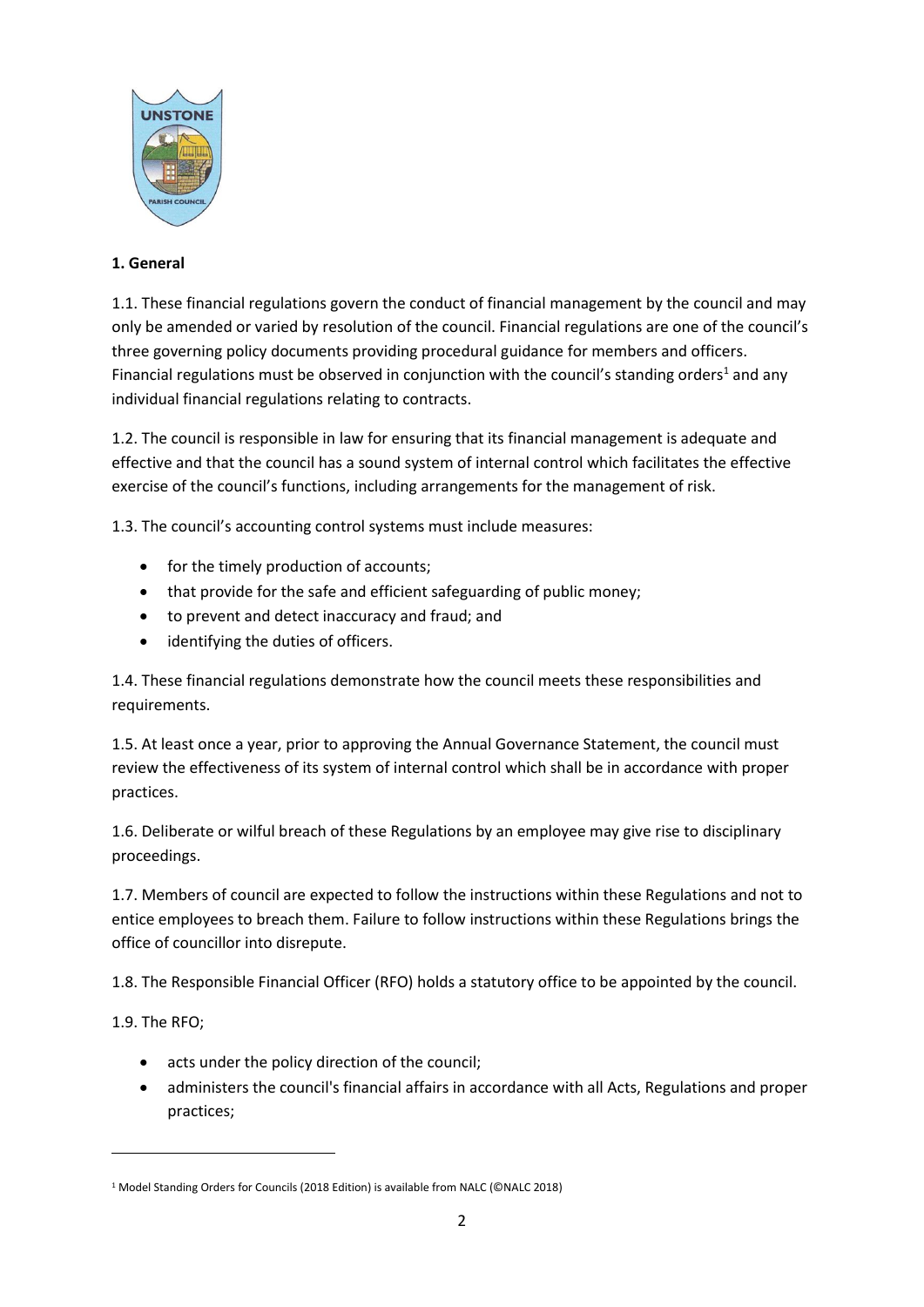

- determines on behalf of the council its accounting records and accounting control systems;
- ensures the accounting control systems are observed;
- maintains the accounting records of the council up to date in accordance with proper practices;
- assists the council to secure economy, efficiency and effectiveness in the use of its resources; and
- produces financial management information as required by the council.

1.10. The accounting records determined by the RFO shall be sufficient to show and explain the council's transactions and to enable the RFO to ensure that any income and expenditure account and statement of balances, or record of receipts and payments and additional information, as the case may be, or management information prepared for the council from time to time comply with the Accounts and Audit Regulations.

1.11. The accounting records determined by the RFO shall in particular contain:

- entries from day to day of all sums of money received and expended by the council and the matters to which the income and expenditure or receipts and payments account relate;
- a record of the assets and liabilities of the council; and
- wherever relevant, a record of the council's income and expenditure in relation to claims made, or to be made, for any contribution, grant or subsidy.

1.12. The accounting control systems determined by the RFO shall include:

- procedures to ensure that the financial transactions of the council are recorded as soon as reasonably practicable and as accurately and reasonably as possible;
- procedures to enable the prevention and detection of inaccuracies and fraud and the ability to reconstruct any lost records;
- identification of the duties of officers dealing with financial transactions and division of responsibilities of those officers in relation to significant transactions;
- procedures to ensure that uncollectable amounts, including any bad debts are not submitted to the council for approval to be written off except with the approval of the RFO and that the approvals are shown in the accounting records; and
- measures to ensure that risk is properly managed.

1.13. The council is not empowered by these Regulations or otherwise to delegate certain specified decisions. In particular any decision regarding:

- setting the final budget or the precept (council tax requirement);
- approving accounting statements;
- approving an annual governance statement;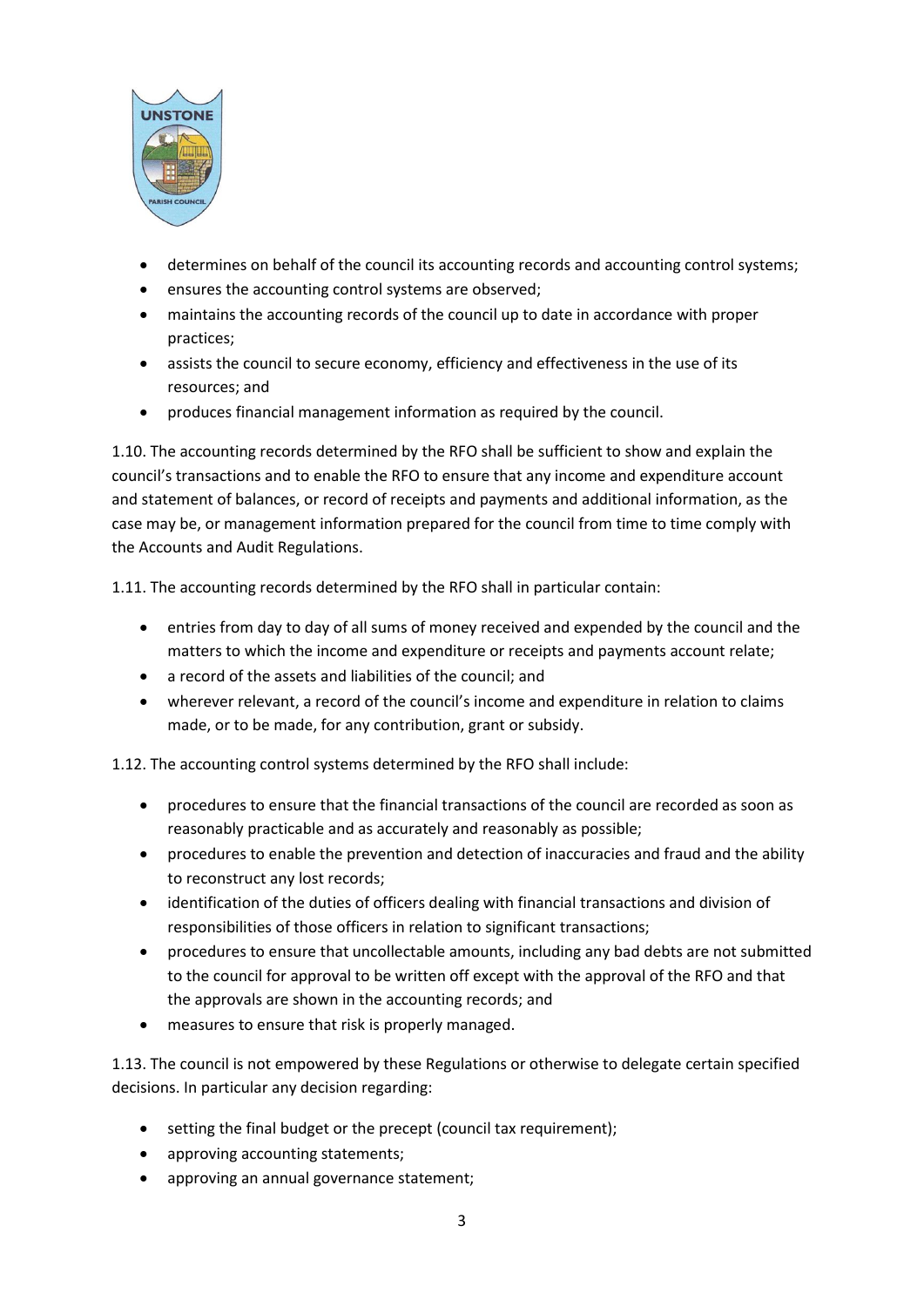

- borrowing;
- writing off bad debts;
- declaring eligibility for the General Power of Competence; and
- addressing recommendations in any report from the internal or external auditors, shall be a matter for the full council only.

1.14. In addition, the council must:

- determine and keep under regular review the bank mandate for all council bank accounts;
- approve any grant or a single commitment in excess of £5,000; and
- in respect of the annual salary for any employee have regard to recommendations about annual salaries of employees made by the relevant committee in accordance with its terms of reference.

1.15. In these financial regulations, references to the Accounts and Audit Regulations or 'the regulations' shall mean the regulations issued under the provisions of section 27 of the Audit Commission Act 1998, or any superseding legislation, and then in force unless otherwise specified.

In these financial regulations the term 'proper practice' or 'proper practices' shall refer to guidance issued in *Governance and Accountability for Local Councils - a Practitioners' Guide (England)* issued by the Joint Practitioners Advisory Group (JPAG), available from the websites of NALC and the Society for Local Council Clerks (SLCC).

# **2. Accounting and audit (internal and external)**

2.1. All accounting procedures and financial records of the council shall be determined by the RFO in accordance with the Accounts and Audit Regulations, appropriate guidance and proper practices.

2.2. On a regular basis, at least once in each quarter, and at each financial year end, a member other than the Chairman shall be appointed to verify bank reconciliations (for all accounts) produced by the RFO. The member shall sign the reconciliations and the original bank statements (or similar document) as evidence of verification. This activity shall on conclusion be reported, including any exceptions, to and noted by the council.

2.3. The RFO shall complete the annual statement of accounts, annual report, and any related documents of the council contained in the Annual Return (as specified in proper practices) as soon as practicable after the end of the financial year and having certified the accounts shall submit them and report thereon to the council within the timescales set by the Accounts and Audit Regulations.

2.4. The council shall ensure that there is an adequate and effective system of internal audit of its accounting records, and of its system of internal control in accordance with proper practices. Any officer or member of the council shall make available such documents and records as appear to the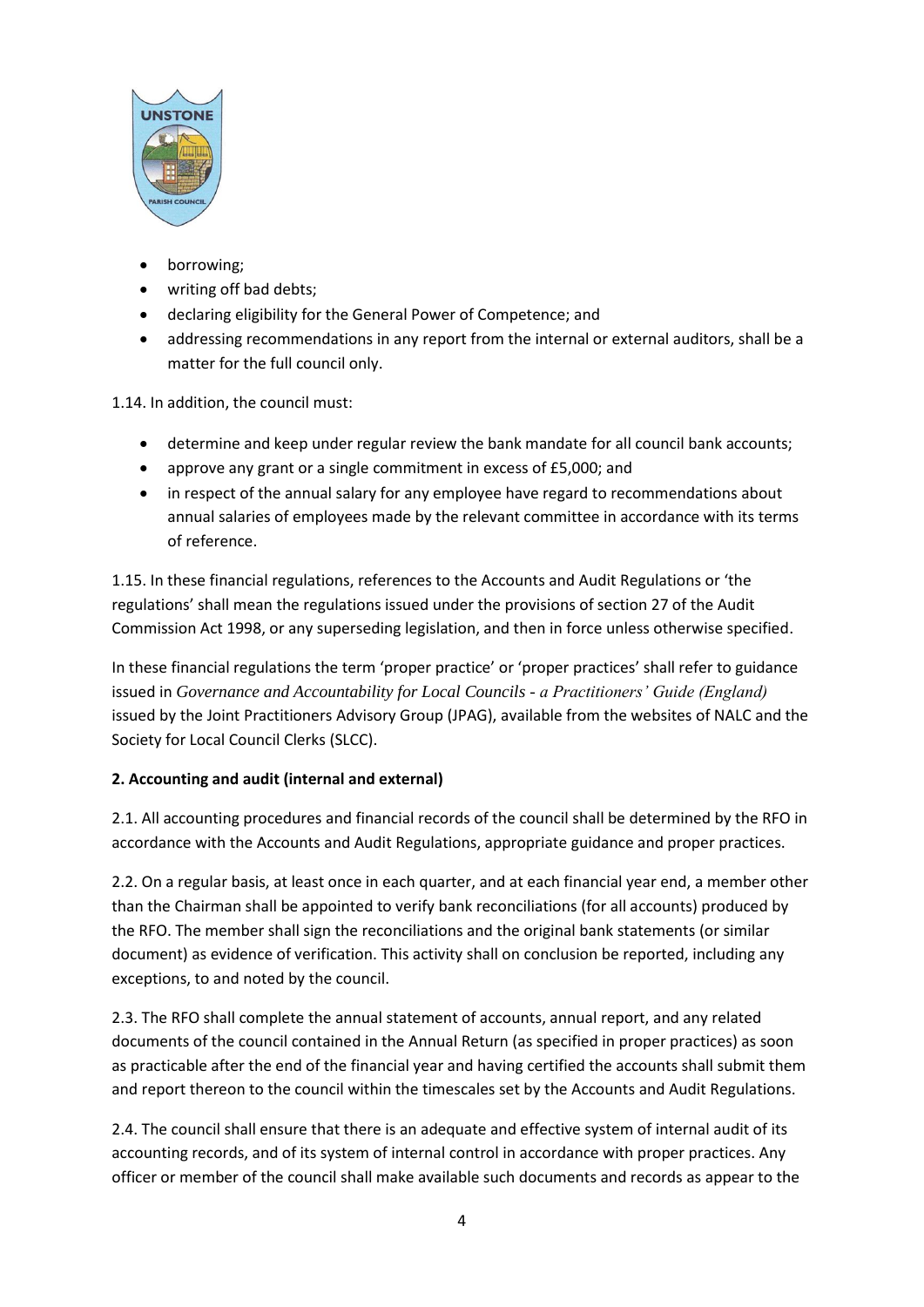

council to be necessary for the purpose of the audit and shall, as directed by the council, supply the RFO, internal auditor, or external auditor with such information and explanation as the council considers necessary for that purpose.

2.5. The internal auditor shall be appointed by and shall carry out the work in relation to internal controls required by the council in accordance with proper practices.

2.6. The internal auditor shall:

- be competent and independent of the financial operations of the council;
- report to council in writing, or in person, on a regular basis with a minimum of one annual written report during each financial year;
- to demonstrate competence, objectivity and independence, be free from any actual or perceived conflicts of interest, including those arising from family relationships; and
- has no involvement in the financial decision making, management or control of the council

2.7. Internal or external auditors may not under any circumstances:

- perform any operational duties for the council;
- initiate or approve accounting transactions; or
- direct the activities of any council employee, except to the extent that such employees have been appropriately assigned to assist the internal auditor.

2.8. For the avoidance of doubt, in relation to internal audit the terms 'independent' and 'independence' shall have the same meaning as is described in proper practices.

2.9. The RFO shall make arrangements for the exercise of electors' rights in relation to the accounts including the opportunity to inspect the accounts, books, and vouchers and display or publish any notices and statements of account required by Audit Commission Act 1998, or any superseding legislation, and the Accounts and Audit Regulations.

2.10. The RFO shall, without undue delay, bring to the attention of all councillors any correspondence or report from internal or external auditors.

## **3. Annual estimates (budget) and forward planning**

3.1. The Council shall review its three-year forecast of revenue and capital receipts and payments. Having regard to the forecast, it shall thereafter formulate and submit proposals for the following financial year to the council not later than the end of November each year including any proposals for revising the forecast.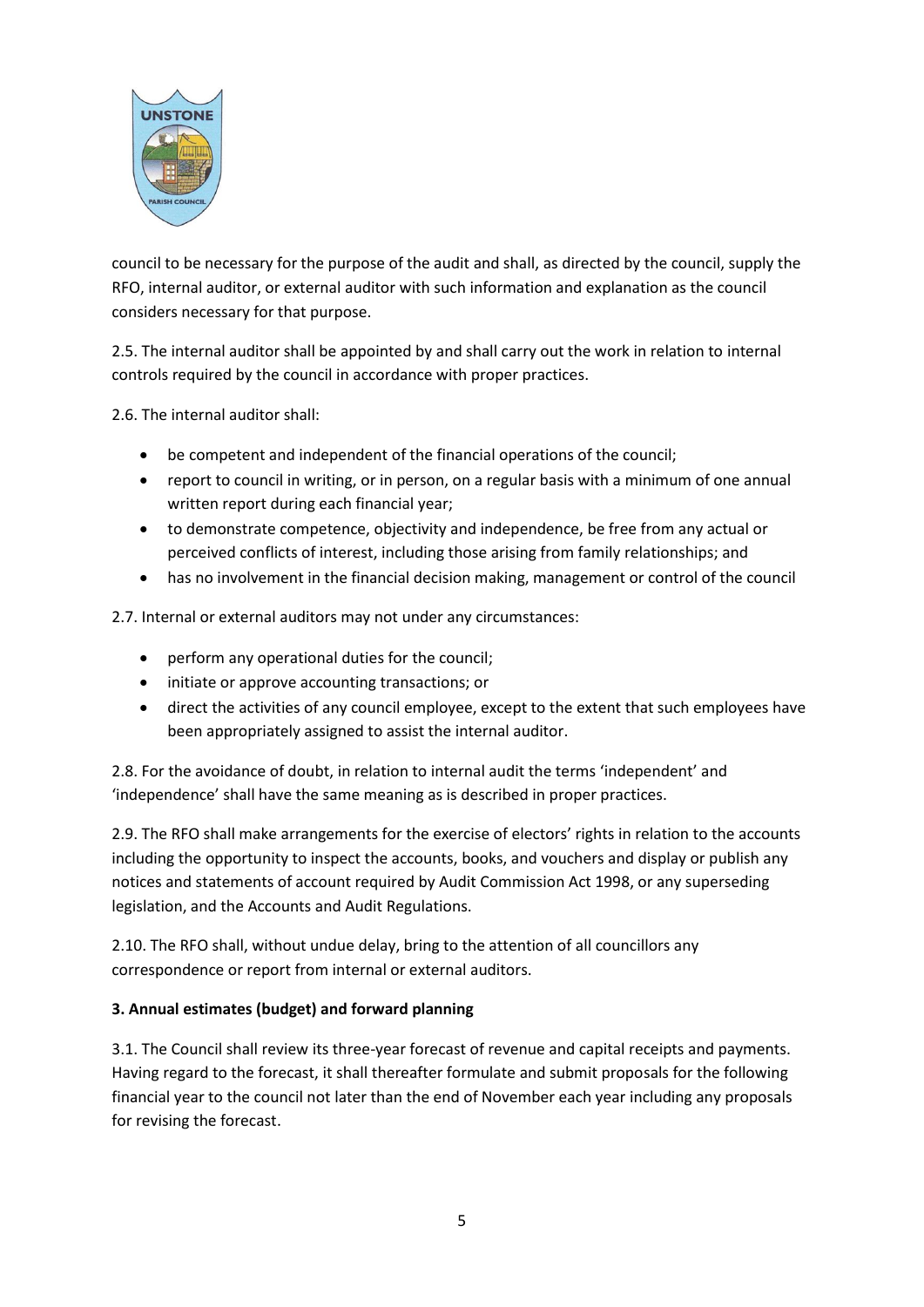

3.2. The RFO must each year, by no later than November, prepare detailed estimates of all receipts and payments including the use of reserves and all sources of funding for the following financial year in the form of a budget to be considered by the Finance committee and the council.

3.3. The council shall consider annual budget proposals in relation to the council's three year forecast of revenue and capital receipts and payments including recommendations for the use of reserves and sources of funding and update the forecast accordingly.

3.4. The council shall fix the precept (council tax requirement), and relevant basic amount of council tax to be levied for the ensuing financial year not later than by the end of January each year. The RFO shall issue the precept to the billing authority and shall supply each member with a copy of the approved annual budget.

3.5. The approved annual budget shall form the basis of financial control for the ensuing year.

## **4. Budgetary control and authority to spend**

4.1. Expenditure on revenue items may be authorised up to the amounts included for that class of expenditure in the approved budget. This authority is to be determined by:

- the council for all items over £5,000;
- a duly delegated committee of the council for items over £500; or
- the RFO, in conjunction with Chairman of Council or Chairman of the appropriate committee, for any items below £500.

Such authority is to be evidenced by a minute.

Contracts may not be disaggregated to avoid controls imposed by these regulations.

4.2. No expenditure may be authorised that will exceed the amount provided in the revenue budget for that class of expenditure other than by resolution of the council, or duly delegated committee. During the budget year and with the approval of council having considered fully the implications for public services, unspent and available amounts may be moved to other budget headings or to an earmarked reserve as appropriate ('virement').

4.3. Unspent provisions in the revenue or capital budgets for completed projects shall not be carried forward to a subsequent year.

4.4. The salary budgets are to be reviewed at least annually in November for the following financial year and such review shall be evidenced by a hard copy schedule signed by the RFO and the Chairman of Council or relevant committee. The RFO will inform committees of any changes impacting on their budget requirement for the coming year in good time.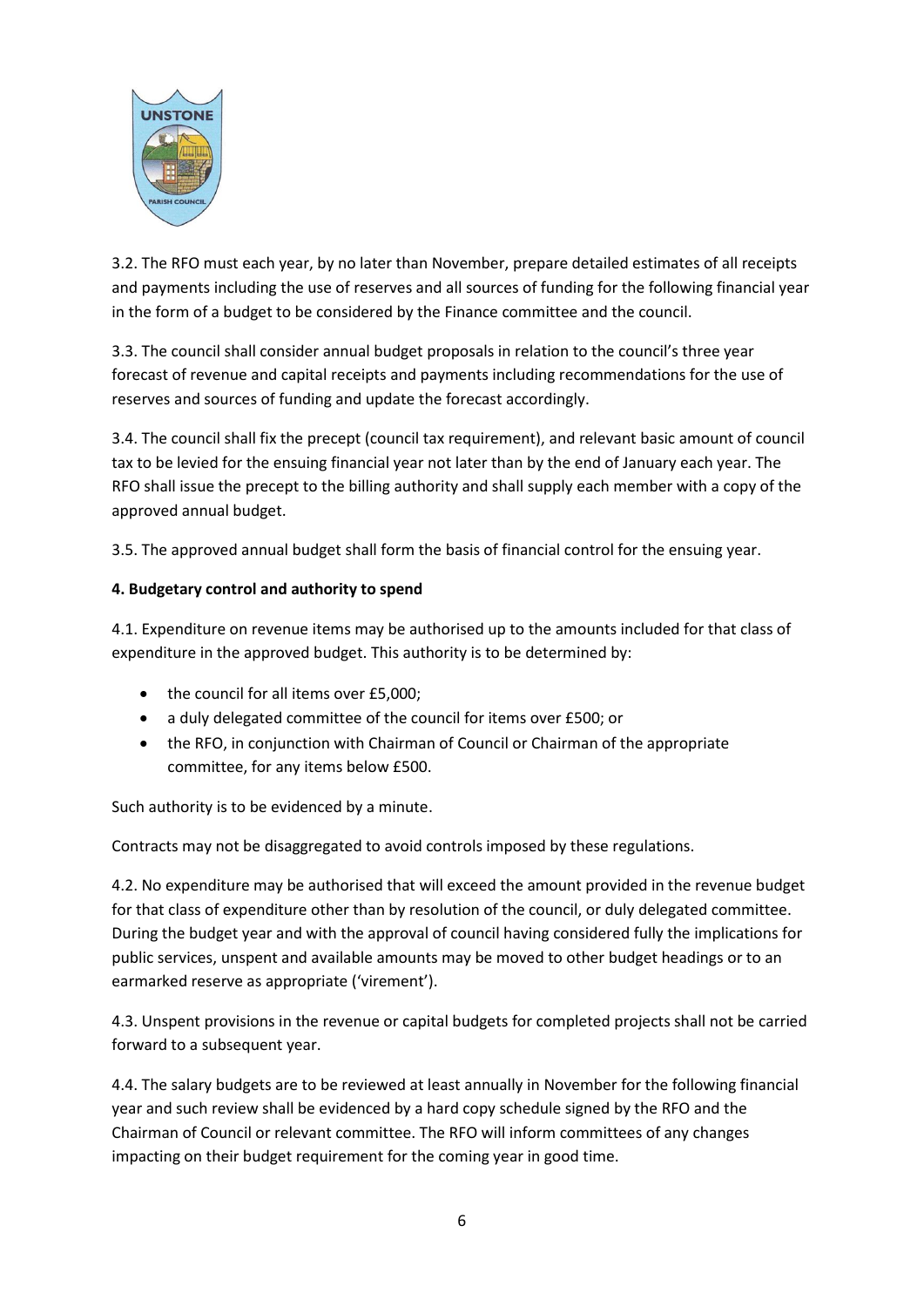

4.5. In cases of extreme risk to the delivery of council services, the RFO may authorise revenue expenditure on behalf of the council which in the RFO's judgement it is necessary to carry out. Such expenditure includes repair, replacement or other work, whether or not there is any budgetary provision for the expenditure, subject to a limit of £500. The RFO shall report such action to the chairman as soon as possible and to the council as soon as practicable thereafter.

4.6. No expenditure shall be authorised in relation to any capital project and no contract entered into or tender accepted involving capital expenditure unless the council is satisfied that the necessary funds are available and the requisite borrowing approval has been obtained.

4.7. All capital works shall be administered in accordance with the council's standing orders and financial regulations relating to contracts.

4.8. The RFO shall regularly provide the council with a statement of receipts and payments to date under each head of the budgets, comparing actual expenditure to the appropriate date against that planned as shown in the budget. These statements are to be prepared at least at the end of each financial quarter and shall show explanations of material variances. For this purpose "material" shall be in excess of £100 or 15% of the budget.

4.9. Changes in earmarked reserves shall be approved by council as part of the budgetary control process.

## **5. Banking arrangements and authorisation of payments**

5.1. The council's banking arrangements, including the bank mandate, shall be made by the RFO and approved by the council; banking arrangements may not be delegated to a committee. They shall be regularly reviewed for safety and efficiency.

5.2. The RFO shall prepare a schedule of payments requiring authorisation, forming part of the Agenda for the Meeting and, together with the relevant invoices, present the schedule to council. The council shall review the schedule for compliance and, having satisfied itself shall authorise payment by a resolution of the council. The approved schedule shall be ruled off and initialled by the Chairman of the Meeting. A detailed list of all payments shall be disclosed within or as an attachment to the minutes of the meeting at which payment was authorised. Personal payments (including salaries, wages, expenses and any payment made in relation to the termination of a contract of employment) may be summarised to remove public access to any personal information.

5.3. All invoices for payment shall be examined, verified and certified by the RFO to confirm that the work, goods or services to which each invoice relates has been received, carried out, examined and represents expenditure previously approved by the council.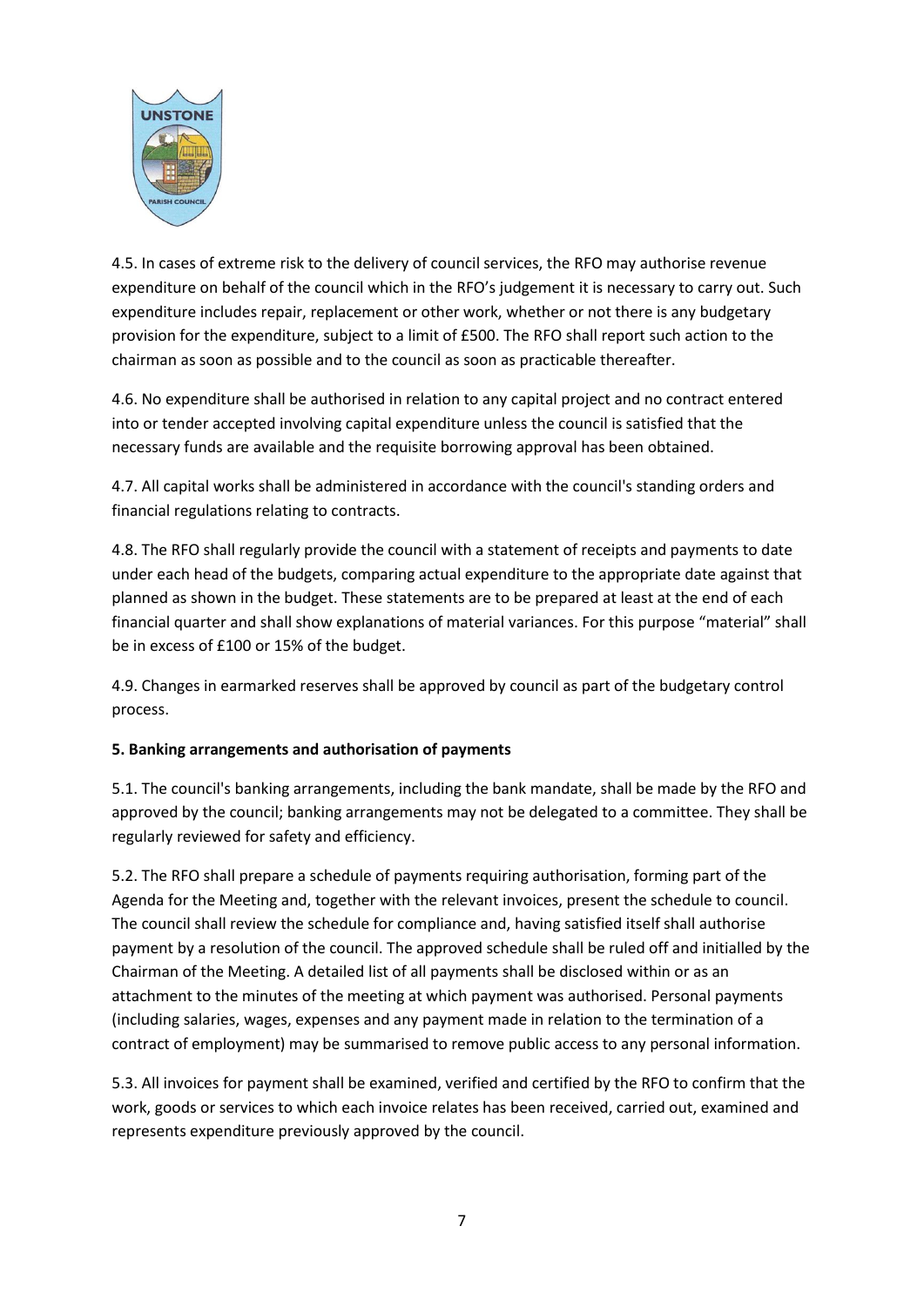

5.4. The RFO shall examine invoices for arithmetical accuracy and analyse them to the appropriate expenditure heading. The RFO shall take all steps to pay all invoices submitted, and which are in order, at the next available council meeting.

5.5. The Clerk and RFO shall have delegated authority to authorise the payment of items only in the following circumstances:

a) If a payment is necessary to avoid a charge to interest under the Late Payment of Commercial Debts (Interest) Act 1998, and the due date for payment is before the next scheduled Meeting of council, where the Clerk and RFO certify that there is no dispute or other reason to delay payment, provided that a list of such payments shall be submitted to the next appropriate meeting of council;

b) An expenditure item authorised under 5.6 below (continuing contracts and obligations) provided that a list of such payments shall be submitted to the next appropriate meeting of council; or

c) fund transfers within the councils banking arrangements up to the sum of £10,000, provided that a list of such payments shall be submitted to the next appropriate meeting of council.

5.6. For each financial year the RFO shall draw up a list of due payments which arise on a regular basis as the result of a continuing contract, statutory duty, or obligation (such as but not exclusively) Salaries, PAYE and NI, Superannuation Fund and regular maintenance contracts and the like for which council may authorise payment for the year provided that the requirements of regulation 4.1 (Budgetary Controls) are adhered to, provided also that a list of such payments shall be submitted to the next appropriate meeting of council.

5.7. A record of regular payments made under 5.6 above shall be drawn up and be signed by two members on each and every occasion when payment is authorised - thus controlling the risk of duplicated payments being authorised and / or made.

5.8. In respect of grants a duly authorised committee shall approve expenditure within any limits set by council and in accordance with any policy statement approved by council. Any Revenue or Capital Grant in excess of £5,000 shall before payment, be subject to ratification by resolution of the council.

5.9. Members are subject to the Code of Conduct that has been adopted by the council and shall comply with the Code and Standing Orders when a decision to authorise or instruct payment is made in respect of a matter in which they have a disclosable pecuniary or other interest, unless a dispensation has been granted.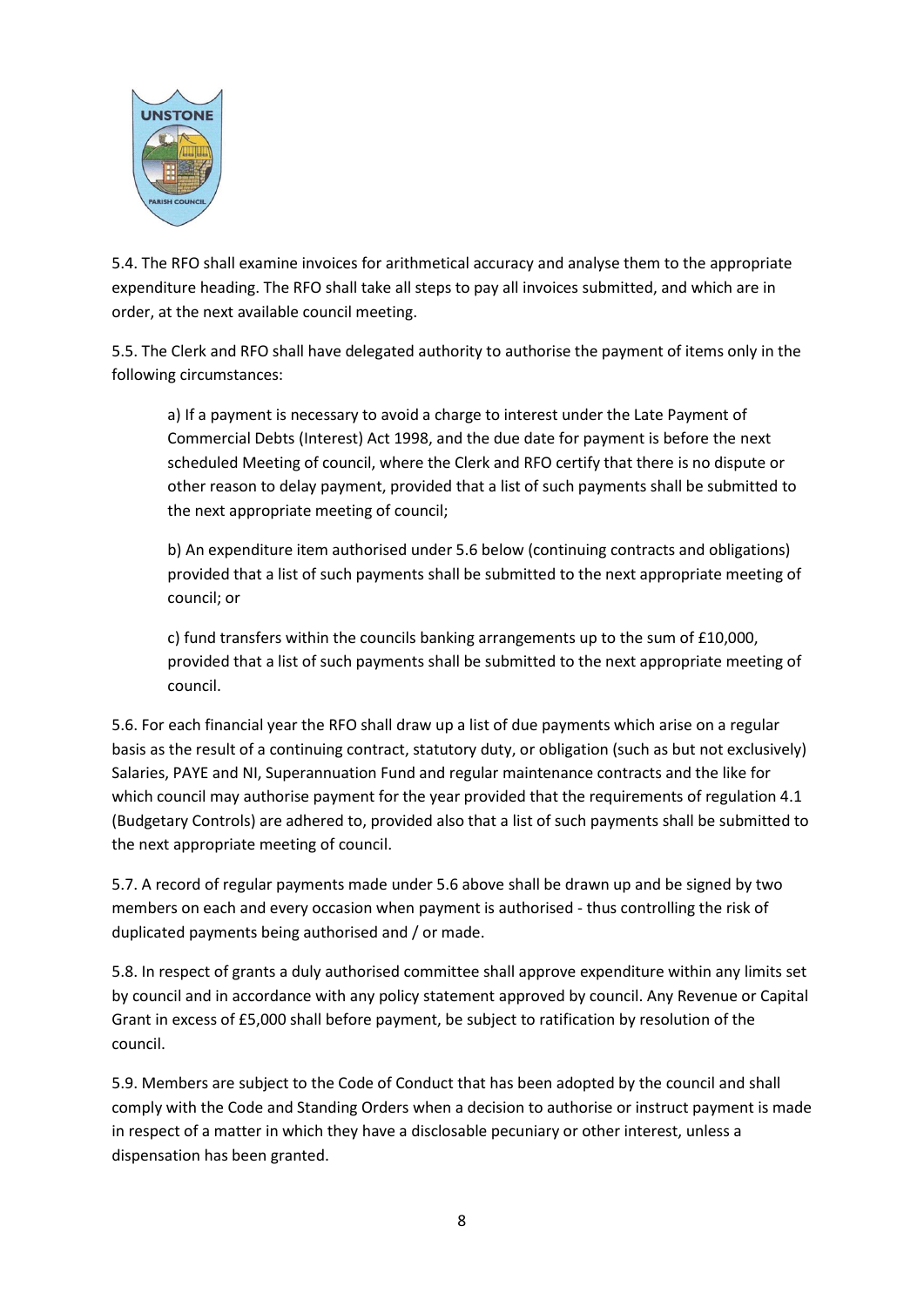

5.10. The council will aim to rotate the duties of members in these Regulations so that onerous duties are shared out as evenly as possible over time.

5.11. Any changes in the recorded details of suppliers, such as bank account records, shall be approved in writing by a Member.

## **6. Instructions for the making of payments**

6.1. The council will make safe and efficient arrangements for the making of its payments.

6.2. Following authorisation under Financial Regulation 5 above, the council, a duly delegated committee or, if so delegated, the Clerk or RFO shall give instruction that a payment shall be made.

6.3. All payments shall be affected by cheque or other instructions to the council's bankers, or otherwise, in accordance with a resolution of council.

6.4. Cheques or orders for payment drawn on the bank account in accordance with the schedule as presented to council or committee shall be signed by two members of council and countersigned by the RFO, in accordance with a resolution instructing that payment. A member who is a bank signatory, having a connection by virtue of family or business relationships with the beneficiary of a payment, should not, under normal circumstances, be a signatory to the payment in question.

6.5. To indicate agreement of the details shown on the cheque or order for payment with the counterfoil and the invoice or similar documentation, the signatories shall each also initial the cheque counterfoil.

6.6. Cheques or orders for payment shall not normally be presented for signature other than at a council or committee meeting (including immediately before or after such a meeting). Any signatures obtained away from such meetings shall be reported to the council at the next convenient meeting.

6.7. If thought appropriate by the council, payment for utility supplies (energy, telephone and water) and any National Non-Domestic Rates may be made by variable direct debit provided that the instructions are signed by two members and any payments are reported to council as made. The approval of the use of a variable direct debit shall be renewed by resolution of the council at least every two years.

6.8. If thought appropriate by the council, payment for certain items (principally salaries) may be made by banker's standing order provided that the instructions are signed, or otherwise evidenced by two members are retained and any payments are reported to council as made. The approval of the use of a banker's standing order shall be renewed by resolution of the council at least every two years.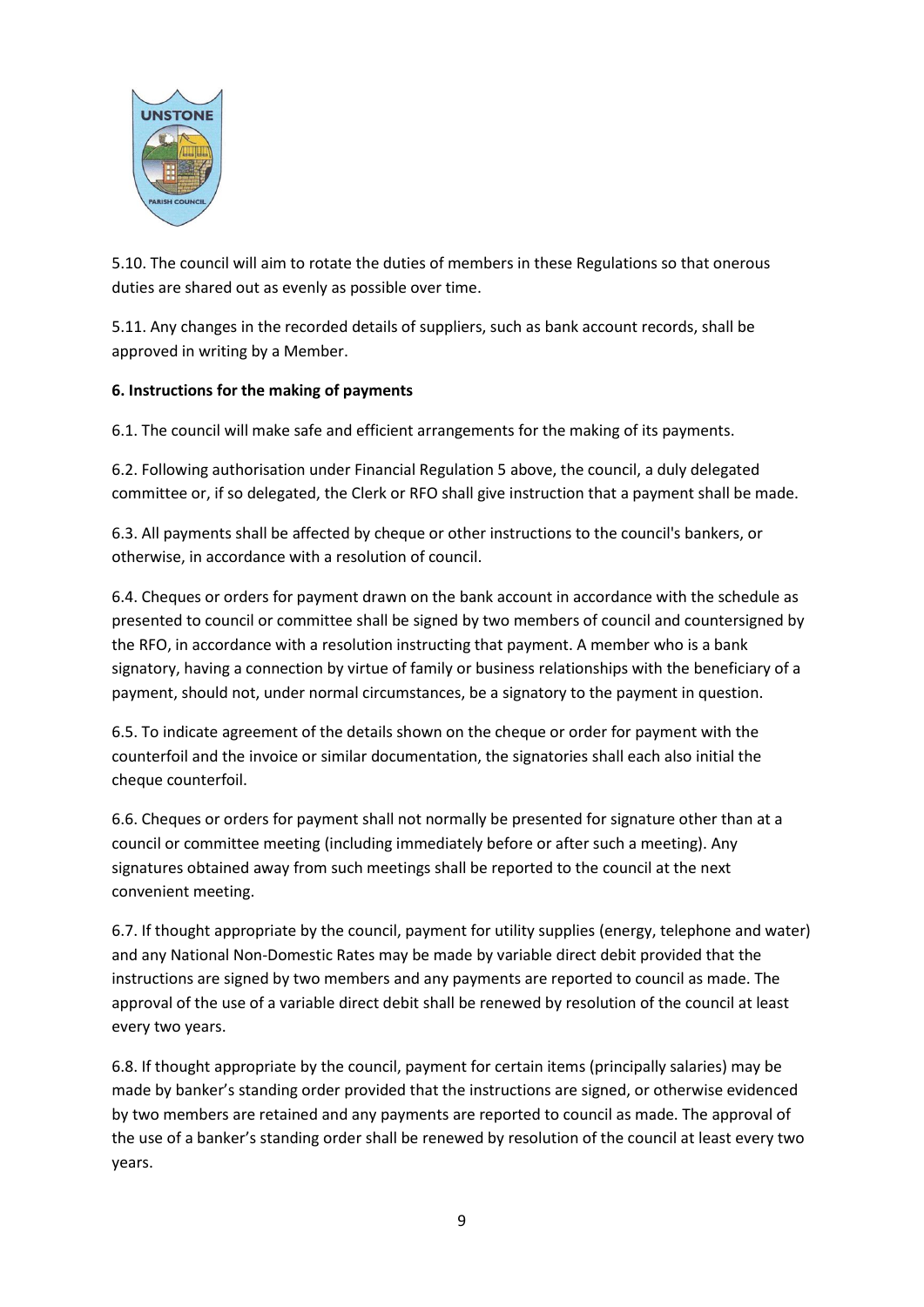

6.9. If thought appropriate by the council, payment for certain items may be made by BACS or CHAPS methods provided that the instructions for each payment are signed, or otherwise evidenced, by two authorised bank signatories, are retained and any payments are reported to council as made.

6.10. If thought appropriate by the council payment for certain items may be made by internet banking transfer provided evidence is retained showing which members approved the payment.

6.11. Where a computer requires use of a personal identification number (PIN) or other password(s), for access to the council's records on that computer, a note shall be made of the PIN and Passwords and shall be handed to and retained by the Chairman of Council in a sealed dated envelope. This envelope may not be opened other than in the presence of two other councillors. After the envelope has been opened, in any circumstances, the PIN and / or passwords shall be changed as soon as practicable. The fact that the sealed envelope has been opened, in whatever circumstances, shall be reported to all members immediately and formally to the next available meeting of the council. This will not be required for a member's personal computer used only for remote authorisation of bank payments.

6.12. No employee or councillor shall disclose any PIN or password, relevant to the working of the council or its bank accounts, to any person not authorised in writing by the council or a duly delegated committee.

6.13. Regular back-up copies of the records on any computer shall be made and shall be stored securely away from the computer in question, and preferably off site.

6.14. The council, and any members using computers for the council's financial business, shall ensure that anti-virus, anti-spyware and firewall software with automatic updates, together with a high level of security, is used.

6.15. Where internet banking arrangements are made with any bank, the RFO shall be appointed as the Service Administrator. The bank mandate approved by the council shall identify a number of councillors who will be authorised to approve transactions on those accounts. The bank mandate will state clearly the amounts of payments that can be instructed by the use of the Service Administrator alone, or by the Service Administrator with a stated number of approvals.

6.16. Access to any internet banking accounts will be directly to the access page (which may be saved under "favourites"), and not through a search engine or e-mail link. Remembered or saved passwords facilities must not be used on any computer used for council banking work. Breach of this Regulation will be treated as a very serious matter under these regulations.

6.17. Changes to account details for suppliers, which are used for internet banking may only be changed on written hard copy notification by the supplier. A programme of regular checks of standing data with suppliers will be followed.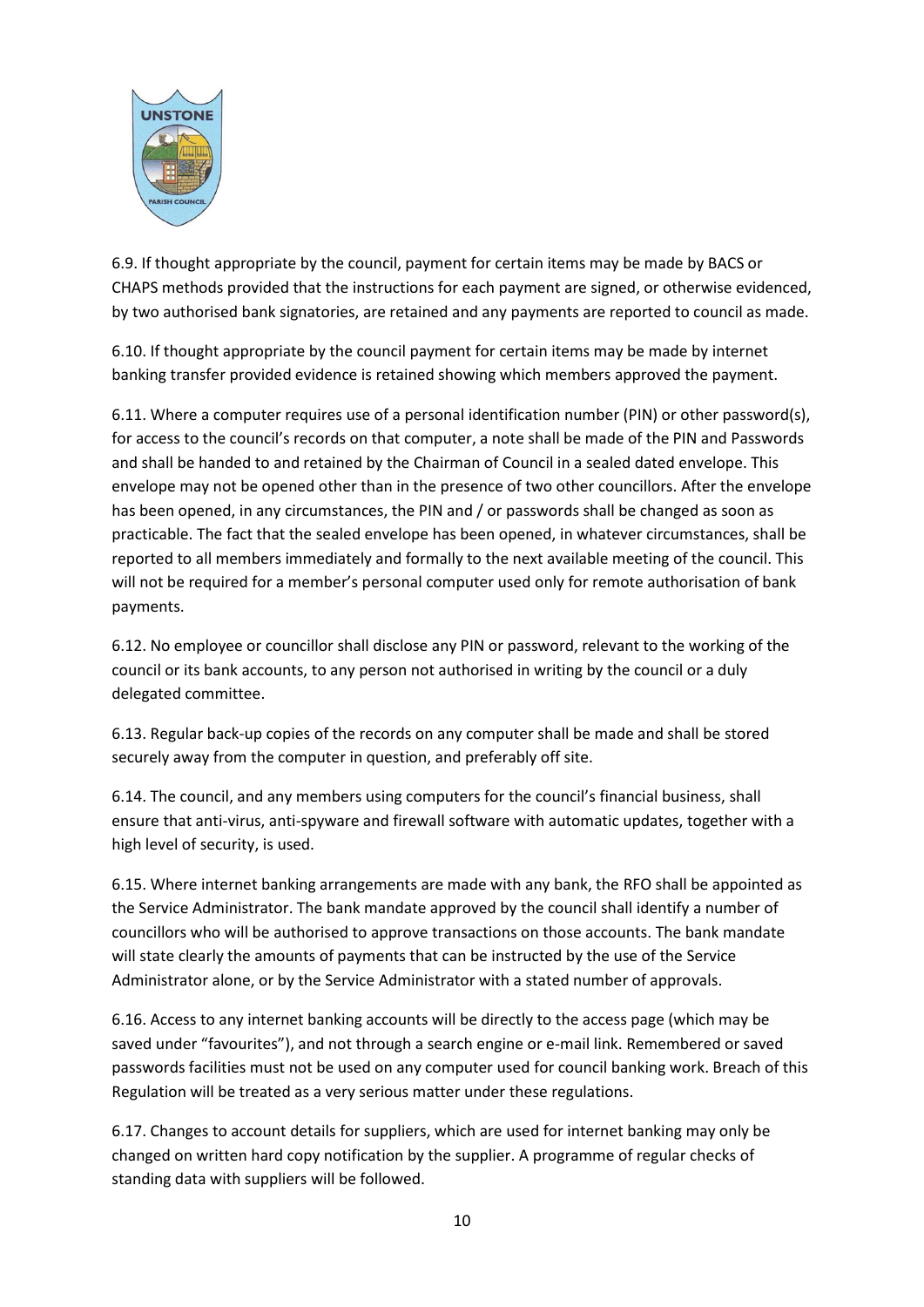

6.18. Any Debit Card issued for use will be specifically restricted to the RFO and will also be restricted to a single transaction maximum value of £1,000 unless authorised by council or finance committee in writing before any order is placed.

6.19. A pre-paid debit card may be issued to employees with varying limits. These limits will be set by the council. Transactions and purchases made will be reported to the council and authority for topping-up shall be at the discretion of the council relevant committee.

6.20. Any corporate credit card or trade card account opened by the council will be specifically restricted to use by the RFO and shall be subject to automatic payment in full at each month-end. Personal credit or debit cards of members or staff shall not be used under any circumstances.

6.21. The RFO may provide petty cash to officers for the purpose of defraying operational and other expenses. Vouchers for payments made shall be forwarded to the RFO with a claim for reimbursement.

a) The RFO shall maintain a petty cash float of £250 for the purpose of defraying operational and other expenses. Vouchers for payments made from petty cash shall be kept to substantiate the payment.

b) Income received must not be paid into the petty cash float but must be separately banked, as provided elsewhere in these regulations.

c) Payments to maintain the petty cash float shall be shown separately on the schedule of payments presented to council under 5.2 above.

# **7. Payment of salaries**

7.1. As an employer, the council shall make arrangements to meet fully the statutory requirements placed on all employers by PAYE and National Insurance legislation. The payment of all salaries shall be made in accordance with payroll records and the rules of PAYE and National Insurance currently operating, and salary rates shall be as agreed by council, or duly delegated committee.

7.2. Payment of salaries and payment of deductions from salary such as may be required to be made for tax, national insurance and pension contributions, or similar statutory or discretionary deductions must be made in accordance with the payroll records and on the appropriate dates stipulated in employment contracts, provided that each payment is reported to the next available council meeting, as set out in these regulations above.

7.3. No changes shall be made to any employee's pay, emoluments, or terms and conditions of employment without the prior consent of the council.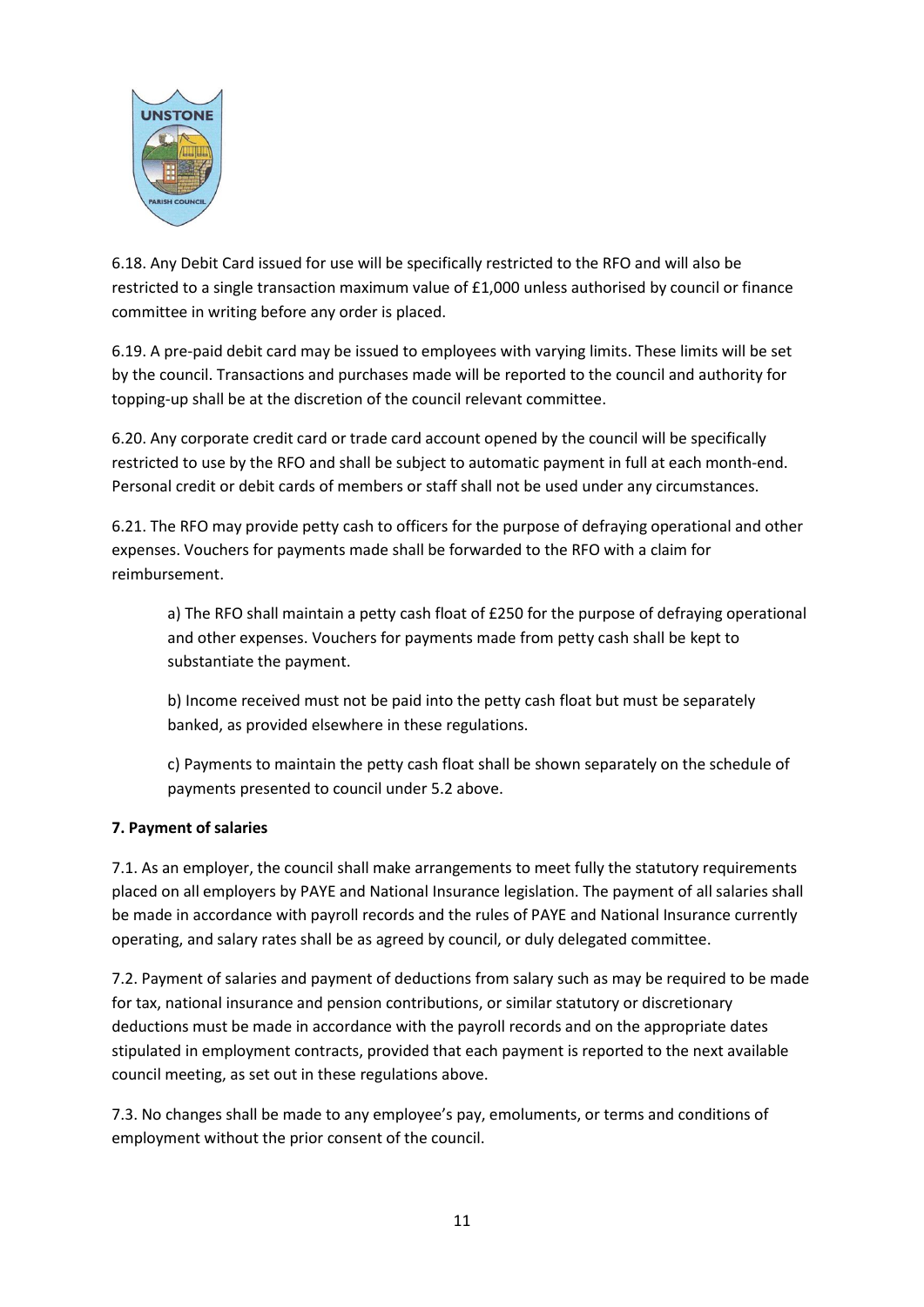

7.4. Each and every payment to employees of net salary and to the appropriate creditor of the statutory and discretionary deductions shall be recorded in a separate confidential record. This confidential record is not open to inspection or review (under the Freedom of Information Act 2000 or otherwise) other than:

a) by any councillor who can demonstrate a need to know;

b) by the internal auditor;

c) by the external auditor; or

d) by any person authorised under Audit Commission Act 1998, or any superseding legislation.

7.5. The total of such payments in each calendar month shall be reported with all other payments as made as may be required under these Financial Regulations, to ensure that only payments due for the period have actually been paid.

7.6. An effective system of personal performance management should be maintained for the senior officers.

7.7. Any termination payments shall be supported by a clear business case and reported to the council. Termination payments shall only be authorised by council.

7.8. Before employing interim staff, the council must consider a full business case.

## **8. Loans and investments**

8.1. All borrowings shall be affected in the name of the council, after obtaining any necessary borrowing approval. Any application for borrowing approval shall be approved by Council as to terms and purpose. The application for borrowing approval, and subsequent arrangements for the loan shall only be approved by full council.

8.2. Any financial arrangement which does not require formal borrowing approval from the Secretary of State (such as Hire Purchase or Leasing of tangible assets) shall be subject to approval by the full council. In each case a report in writing shall be provided to council in respect of value for money for the proposed transaction.

8.3. All loans and investments shall be negotiated in the name of the council and shall be for a set period in accordance with council policy.

8.4. The council shall consider the need for an Investment Strategy and Policy which, if drawn up, shall be in accordance with relevant regulations, proper practices and guidance. Any Strategy and Policy shall be reviewed by the council at least annually.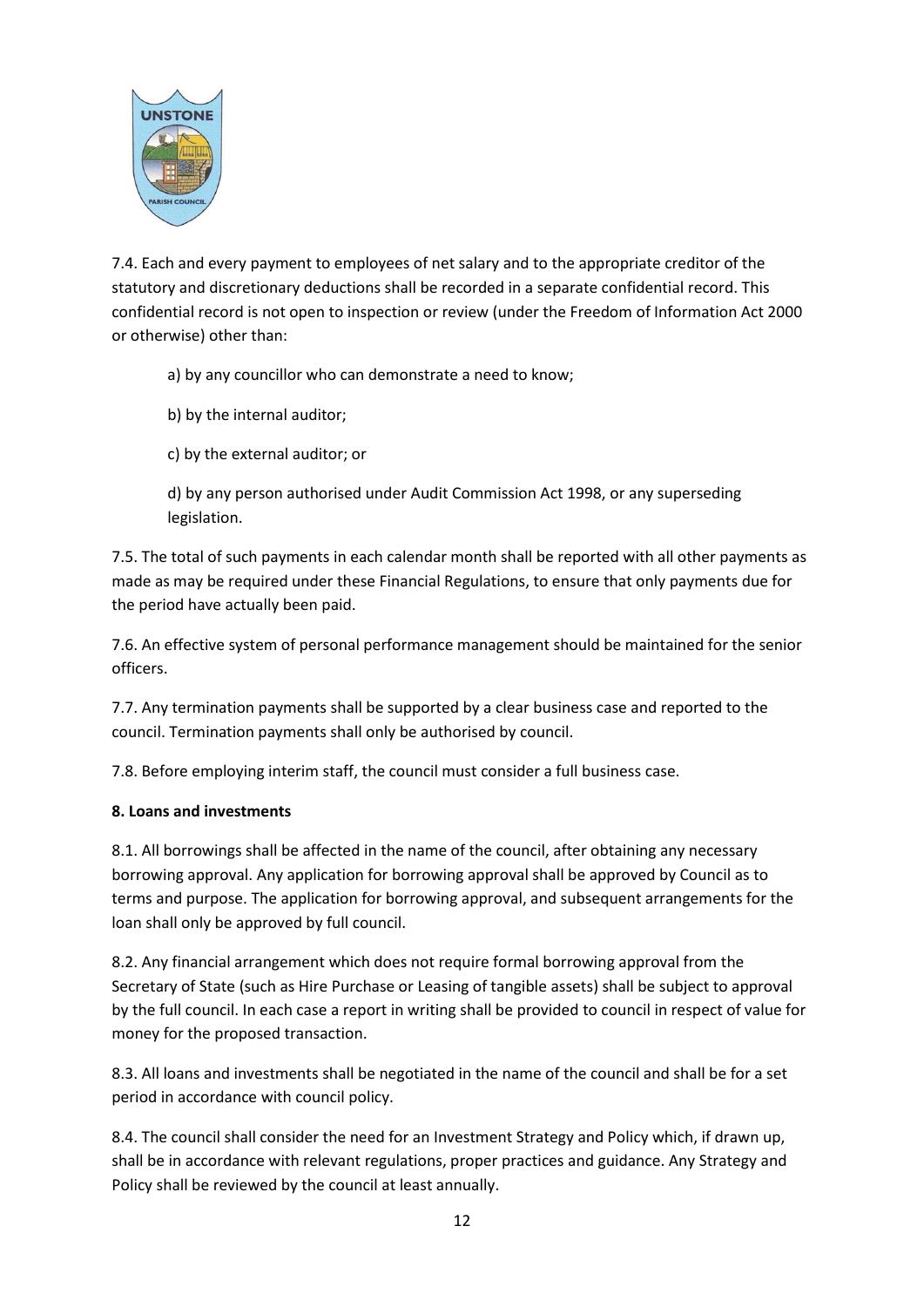

8.5. All investments of money under the control of the council shall be in the name of the council.

8.6. All investment certificates and other documents relating thereto shall be retained in the custody of the RFO.

8.7. Payments in respect of short term or long-term investments, including transfers between bank accounts held in the same bank, or branch, shall be made in accordance with Regulation 5 (Authorisation of payments) and Regulation 6 (Instructions for payments).

## **9. Income**

9.1. The collection of all sums due to the council shall be the responsibility of and under the supervision of the RFO.

9.2. Particulars of all charges to be made for work done, services rendered or goods supplied shall be agreed annually by the council, notified to the RFO and the RFO shall be responsible for the collection of all accounts due to the council.

9.3. The council will review all fees and charges at least annually, following a report of the Clerk.

9.4. Any sums found to be irrecoverable and any bad debts shall be reported to the council and shall be written off in the year.

9.5. All sums received on behalf of the council shall be banked intact as directed by the RFO. In all cases, all receipts shall be deposited with the council's bankers with such frequency as the RFO considers necessary.

9.6. The origin of each receipt shall be entered on the paying-in slip.

9.7. Personal cheques shall not be cashed out of money held on behalf of the council.

9.8. The RFO shall promptly complete any VAT Return that is required. Any repayment claim due in accordance with VAT Act 1994 section 33 shall be made at least annually coinciding with the financial year end.

9.9. Where any significant sums of cash are regularly received by the council, the RFO shall take such steps as are agreed by the council to ensure that more than one person is present when the cash is counted in the first instance, that there is a reconciliation to some form of control such as ticket issues, and that appropriate care is taken in the security and safety of individuals banking such cash.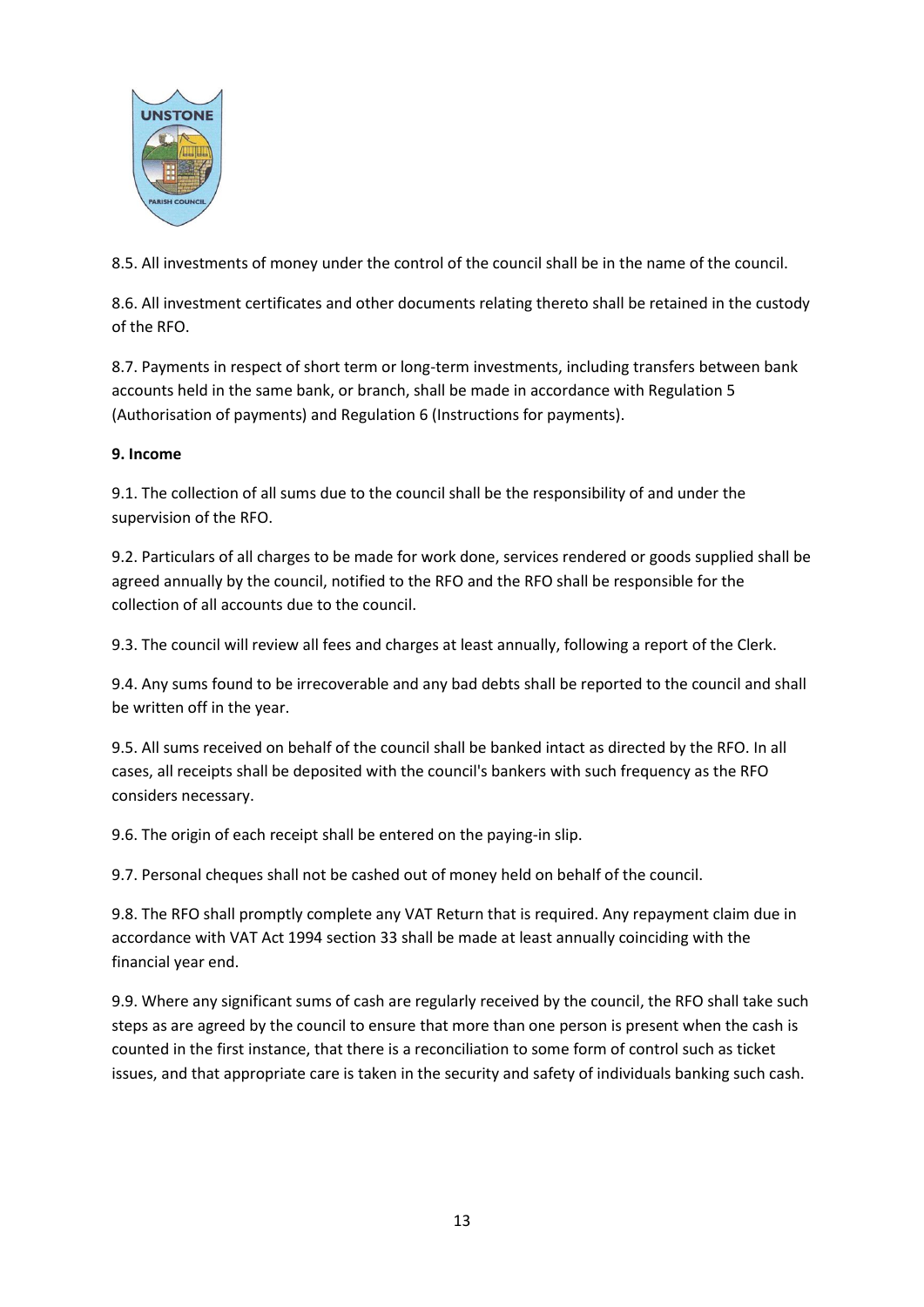

## **10. Orders for work, goods and services**

10.1. An official order or letter shall be issued for all work, goods and services unless a formal contract is to be prepared or an official order would be inappropriate. Copies of orders shall be retained.

10.2. Order books shall be controlled by the RFO.

10.3. All members and officers are responsible for obtaining value for money at all times. An officer issuing an official order shall ensure as far as reasonable and practicable that the best available terms are obtained in respect of each transaction, usually by obtaining three or more quotations or estimates from appropriate suppliers, subject to any de minimis provisions in Regulation 11.1 below.

10.4. A member may not issue an official order or make any contract on behalf of the council.

10.5. The RFO shall verify the lawful nature of any proposed purchase before the issue of any order, and in the case of new or infrequent purchases or payments, the RFO shall ensure that the statutory authority shall be reported to the meeting at which the order is approved so that the minutes can record the power being used.

## **11. Contracts**

11.1. Procedures as to contracts are laid down as follows:

a) Every contract shall comply with these financial regulations, and no exceptions shall be made otherwise than in an emergency provided that this regulation need not apply to contracts which relate to items (i) to (vi) below:

i. for the supply of gas, electricity, water, sewerage and telephone services;

ii. for specialist services such as are provided by legal professionals acting in disputes;

iii. for work to be executed or goods or materials to be supplied which consist of repairs to or parts for existing machinery or equipment or plant;

iv. for work to be executed or goods or materials to be supplied which constitute an extension of an existing contract by the council;

v. for additional audit work of the external auditor up to an estimated value of £500 (in excess of this sum the RFO shall act after consultation with the Chairman and Vice Chairman of council); and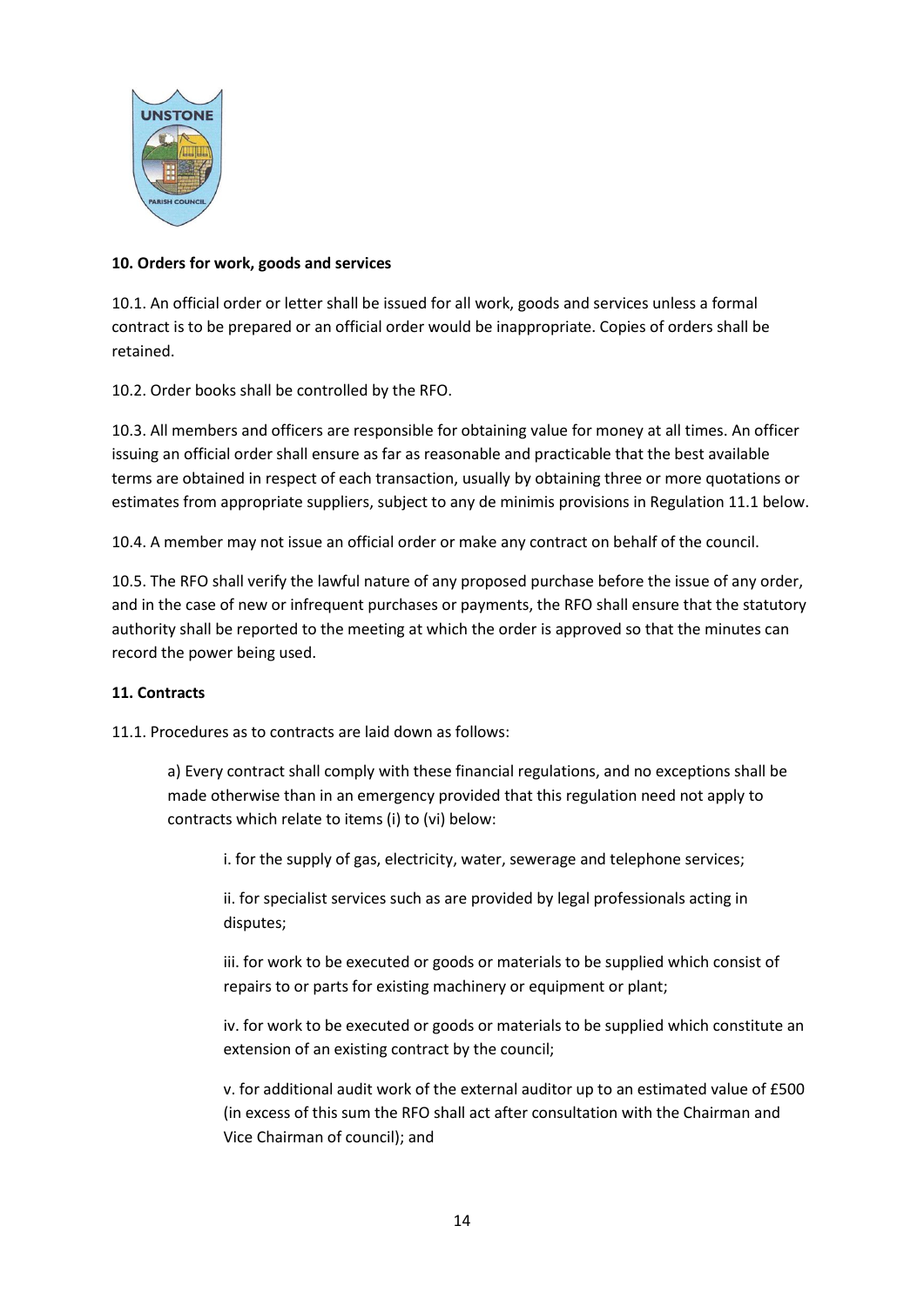

vi. for goods or materials proposed to be purchased which are proprietary articles and / or are only sold at a fixed price.

b) Where the council intends to procure or award a public supply contract, public service contract or public works contract as defined by The Public Contracts Regulations 2015 ("the Regulations") which is valued at £25,000 or more, the council shall comply with the relevant requirements of the Regulations<sup>2</sup>.

c) The full requirements of The Regulations, as applicable, shall be followed in respect of the tendering and award of a public supply contract, public service contract or public works contract which exceed thresholds in The Regulations set by the Public Contracts Directive 2014/24/EU (which may change from time to time)<sup>3</sup>.

d) When applications are made to waive financial regulations relating to contracts to enable a price to be negotiated without competition the reason shall be embodied in a recommendation to the council.

e) Such invitation to tender shall state the general nature of the intended contract and the RFO shall obtain the necessary technical assistance to prepare a specification in appropriate cases. The invitation shall in addition state that tenders must be addressed to the RFO in the ordinary course of post. Each tendering firm shall be supplied with a specifically marked envelope in which the tender is to be sealed and remain sealed until the prescribed date for opening tenders for that contract.

f) All sealed tenders shall be opened at the same time on the prescribed date by the RFO in the presence of at least one member of council.

g) Any invitation to tender issued under this regulation shall be subject to Standing Orders, 4 and shall refer to the terms of the Bribery Act 2010.

h) When it is to enter into a contract of less than £25,000 in value for the supply of goods or materials or for the execution of works or specialist services other than such goods, materials, works or specialist services as are excepted as set out in paragraph (a) the RFO shall obtain 3 quotations (priced descriptions of the proposed supply); where the value is

<sup>&</sup>lt;sup>2</sup> The Regulations require councils to use the Contracts Finder website to advertise contract opportunities, set out the procedures to be followed in awarding new contracts and to publicise the award of new contracts <sup>3</sup> Thresholds currently applicable are:

a) For public supply and public service contracts 209,000 Euros (£181,302)

b) For public works contracts 5,225,000 Euros (£4,551,413)

<sup>4</sup> Based on NALC's Model Standing Order 18d ©NALC 2018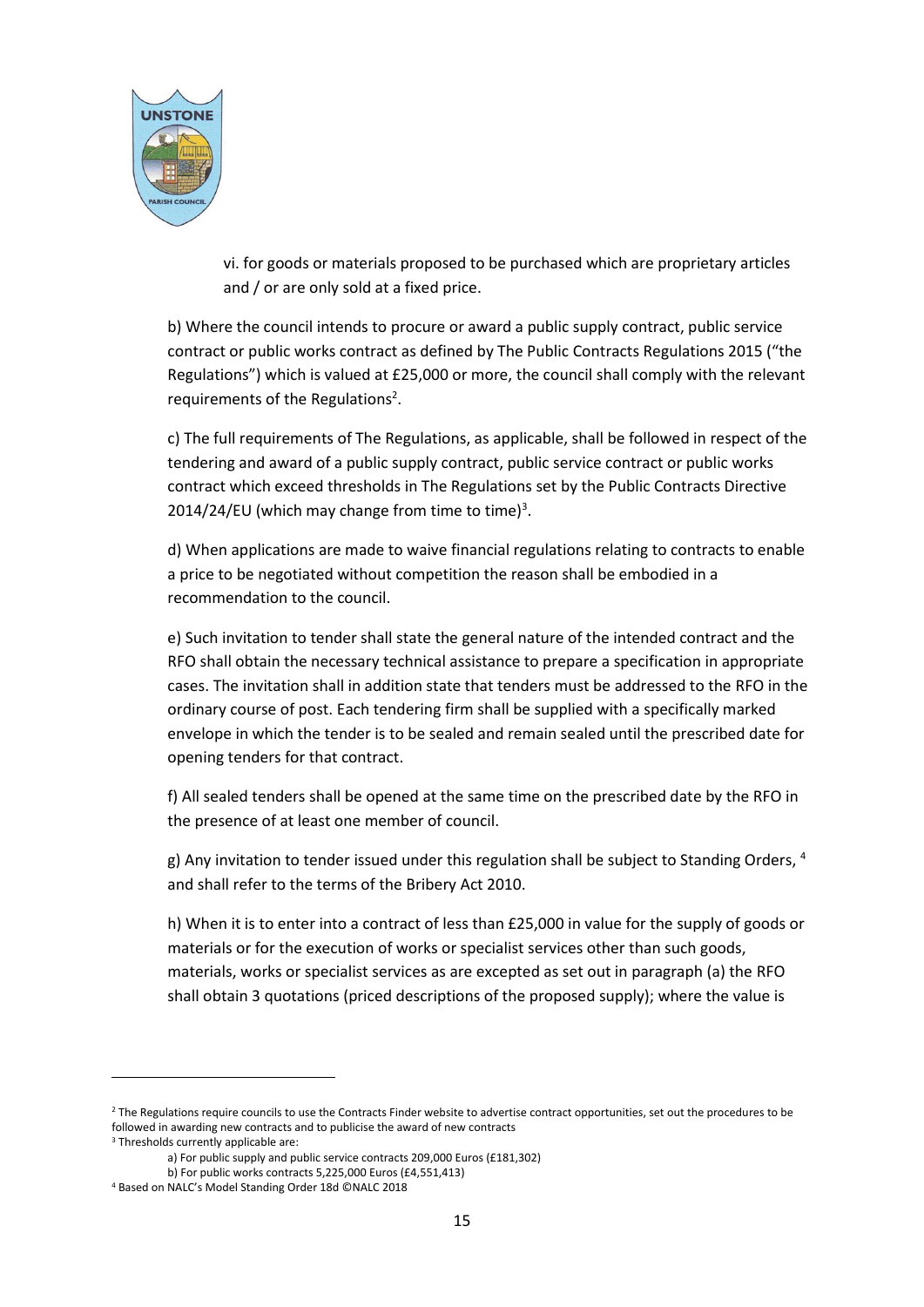

below £3,000 and above £100 the RFO shall strive to obtain 3 estimates. Otherwise, Regulation 10.3 above shall apply.

i) The council shall not be obliged to accept the lowest or any tender, quote or estimate.

j) Should it occur that the council, or duly delegated committee, does not accept any tender, quote or estimate, the work is not allocated and the council requires further pricing, provided that the specification does not change, no person shall be permitted to submit a later tender, estimate or quote who was present when the original decision-making process was being undertaken.

## **12. Payments under contracts for building or other construction works**

12.1. Payments on account of the contract sum shall be made within the time specified in the contract by the RFO upon authorised certificates of the architect or other consultants engaged to supervise the contract (subject to any percentage withholding as may be agreed in the particular contract).

12.2. Where contracts provide for payment by instalments the RFO shall maintain a record of all such payments. In any case where it is estimated that the total cost of work carried out under a contract, excluding agreed variations, will exceed the contract sum of 5% or more a report shall be submitted to the council.

12.3. Any variation to a contract or addition to or omission from a contract must be approved by the council and RFO to the contractor in writing, the council being informed where the final cost is likely to exceed the financial provision.

## **13. Stores and equipment**

13.1. The officer in charge of each section shall be responsible for the care and custody of stores and equipment in that section.

13.2. Delivery notes shall be obtained in respect of all goods received into store or otherwise delivered and goods must be checked as to order and quality at the time delivery is made.

13.3. Stocks shall be kept at the minimum levels consistent with operational requirements.

13.4. The RFO shall be responsible for periodic checks of stocks and stores at least annually.

## **14. Assets, properties and estates**

14.1. The Clerk shall make appropriate arrangements for the custody of all title deeds and Land Registry Certificates of properties held by the council. The RFO shall ensure a record is maintained of all properties held by the council, recording the location, extent, plan, reference, purchase details,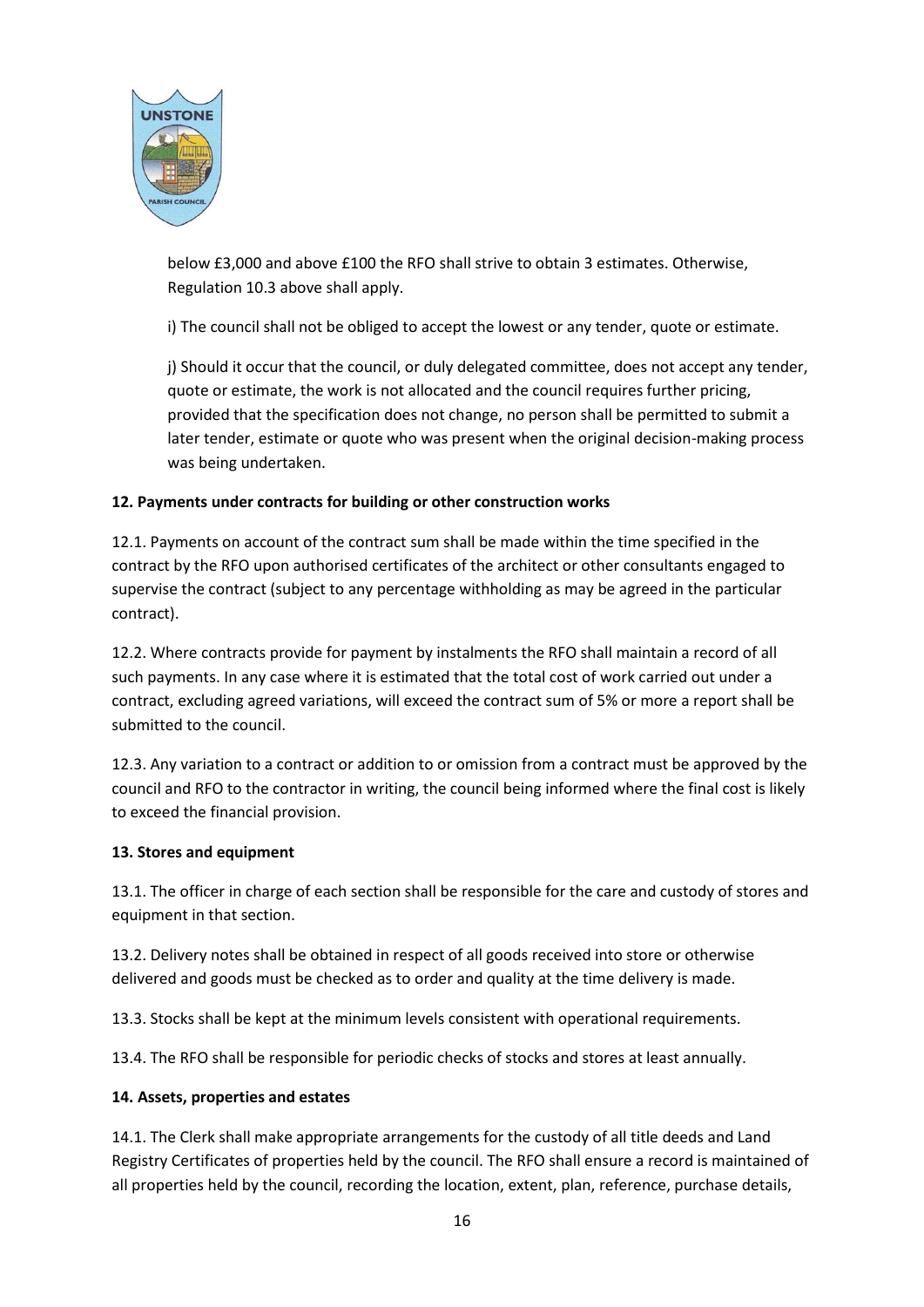

nature of the interest, tenancies granted, rents payable and purpose for which held in accordance with Accounts and Audit Regulations.

14.2. No tangible moveable property shall be purchased or otherwise acquired, sold, leased or otherwise disposed of, without the authority of the council, together with any other consents required by law, save where the estimated value of any one item of tangible movable property does not exceed £250.

14.3. No real property (interests in land) shall be sold, leased or otherwise disposed of without the authority of the council, together with any other consents required by law. In each case a report in writing shall be provided to council in respect of valuation and surveyed condition of the property (including matters such as planning permissions and covenants) together with a proper business case (including an adequate level of consultation with the electorate).

14.4. No real property (interests in land) shall be purchased or acquired without the authority of the full council. In each case a report in writing shall be provided to council in respect of valuation and surveyed condition of the property (including matters such as planning permissions and covenants) together with a proper business case (including an adequate level of consultation with the electorate).

14.5. Subject only to the limit set in Regulation 14.2 above, no tangible moveable property shall be purchased or acquired without the authority of the full council. In each case a report in writing shall be provided to council with a full business case.

14.6. The RFO shall ensure that an appropriate and accurate Register of Assets and Investments is kept up to date. The continued existence of tangible assets shown in the Register shall be verified at least annually, possibly in conjunction with a health and safety inspection of assets.

## **15. Insurance**

15.1. Following the annual risk assessment (per Regulation 17), the RFO shall effect all insurances and negotiate all claims on the council's insurers.

15.2. The Clerk shall give prompt notification to the RFO of all new risks, properties or vehicles which require to be insured and of any alterations affecting existing insurances.

15.3. The RFO shall keep a record of all insurances effected by the council and the property and risks covered thereby and annually review it.

15.4. The RFO shall be notified of any loss liability or damage or of any event likely to lead to a claim, and shall report these to council at the next available meeting.